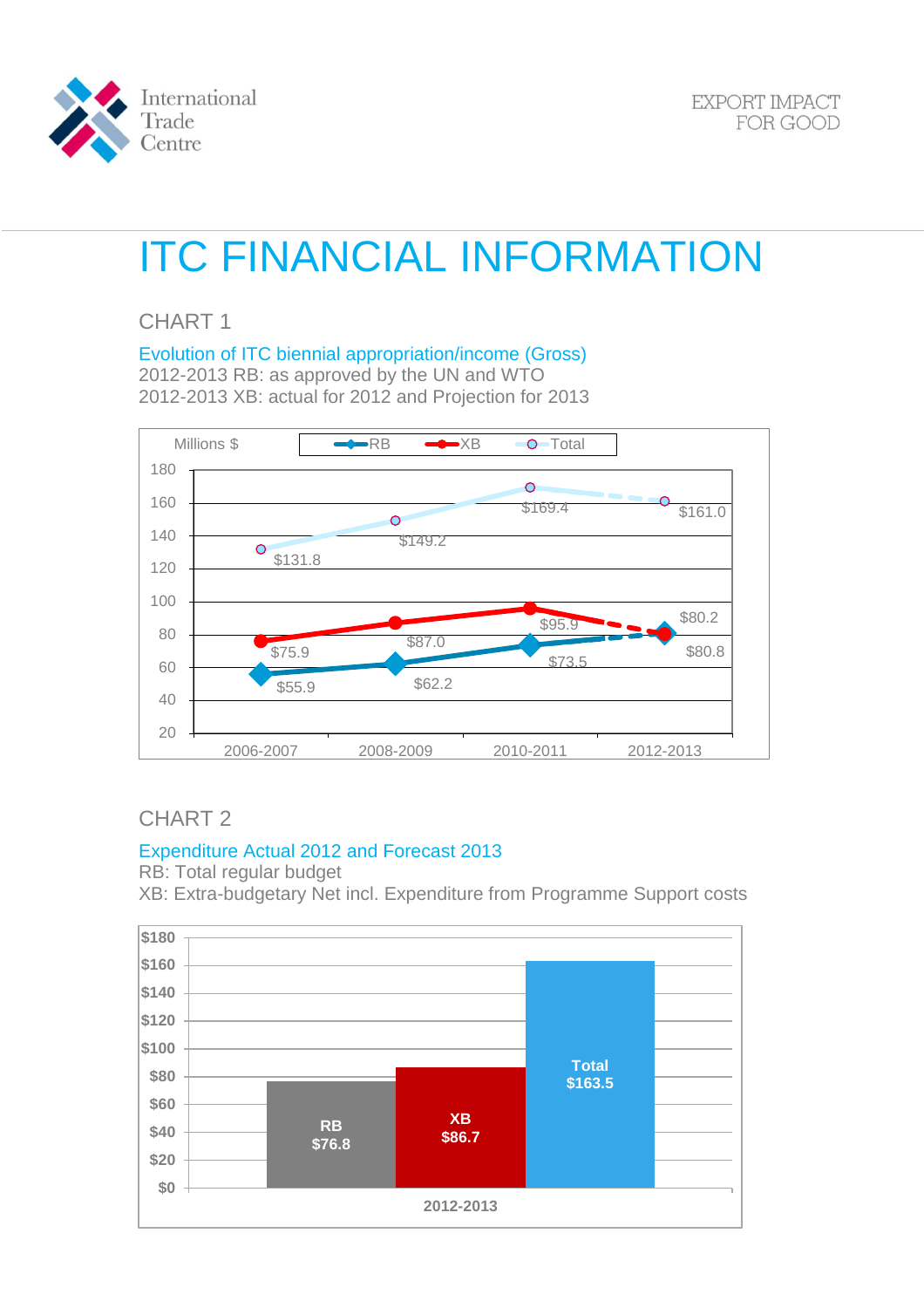## CHART 3





## CHART 4

#### ITC technical assistance delivery 2009-2013

XB Net including expenditure from programme support costs Actual for 2012 and Projection for 2013